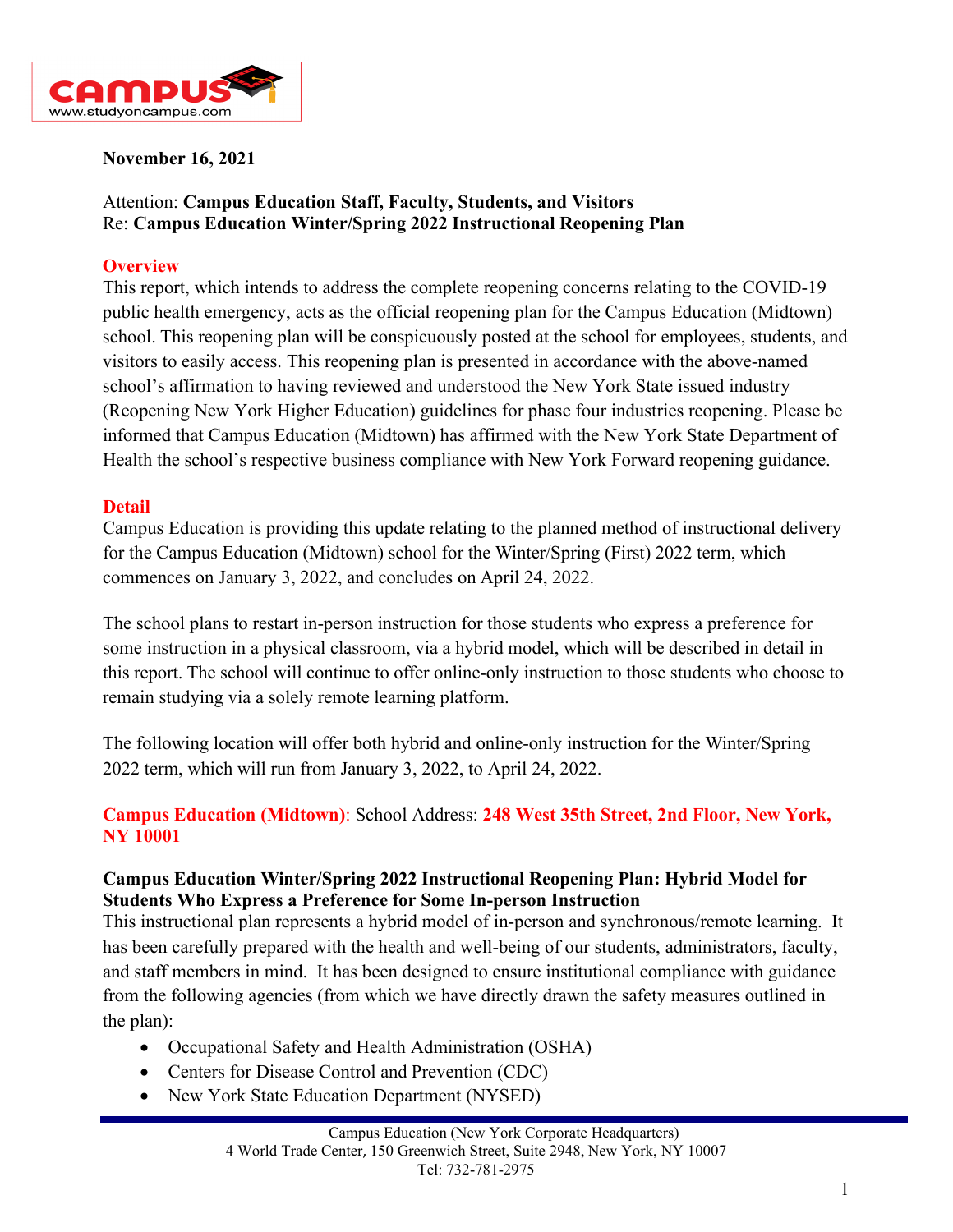

- NYSED's Bureau of Proprietary School Supervision (BPSS)
- New York State Department of Health
- New Jersey Department of Education (NJDOE)
- New Jersey Department of Labor & Workforce Development (NJDOL)
- New Jersey Department of Health (NJDOH)
- New Jersey and New York Governors' Executive Orders
- The Commission on English Language Program Accreditation (CEA)
- The Student and Exchange Visitor Program (SEVP)

#### **Background**

Despite reverberations resulting from the COVID-19 pandemic, the Campus Education schools have managed to meet their professional, educational, contractual, and financial obligations to students, faculty, staff, and outside vendors. Student enrollment at each of the branches has remained stable, and most branch employees, including school directors, admissions staff, and faculty members, have been retained. The schools have continued to deliver exceptional instruction and services to students remotely via the school's current e-learning platform. By and large, the institution has enabled students to complete their coursework successfully and on schedule.

Based on the extensive feedback that we have received from surveys administered to students and branch personnel, as well as from guidance provided by the agencies noted above, Campus Education (Midtown) has decided to offer a hybrid model of instruction for those students who express a preference for some in-person instruction for the Winter/Spring 2022 term, set to start on Monday, January 3, 2022, and to run through Sunday, April 24, 2022.

#### **Restart/Instructional Plan Design and Student, Faculty, Administrator & Staff Feedback**

In the past months, several surveys were administered at all the schools (Pandemic/E-learning Student Survey, Pandemic/E-teaching Faculty Survey, Pandemic/Admin E-services Survey).

Students, teachers, School Directors, ESL Coordinators, DSOs, registrars, admissions representatives, I.T. staff, and student services staff were all surveyed and asked to provide information on their experiences with the Coronavirus, e-learning/teaching, e-training/support, and online student services. We learned from the survey results that students, administrators, faculty, and staff members were generally not in favor of a hybrid model of instruction for the Winter/Spring 2022 term of studies. However, administrators, faculty, and staff members at the Midtown branch were overwhelmingly in favor of offering a hybrid model of instruction for those students who expressed an interest in such a model. Therefore, the Campus Education leadership at this branch location has made the decision to adopt a hybrid model of instruction for the coming term for those students wishing to avail themselves of some in-person instruction.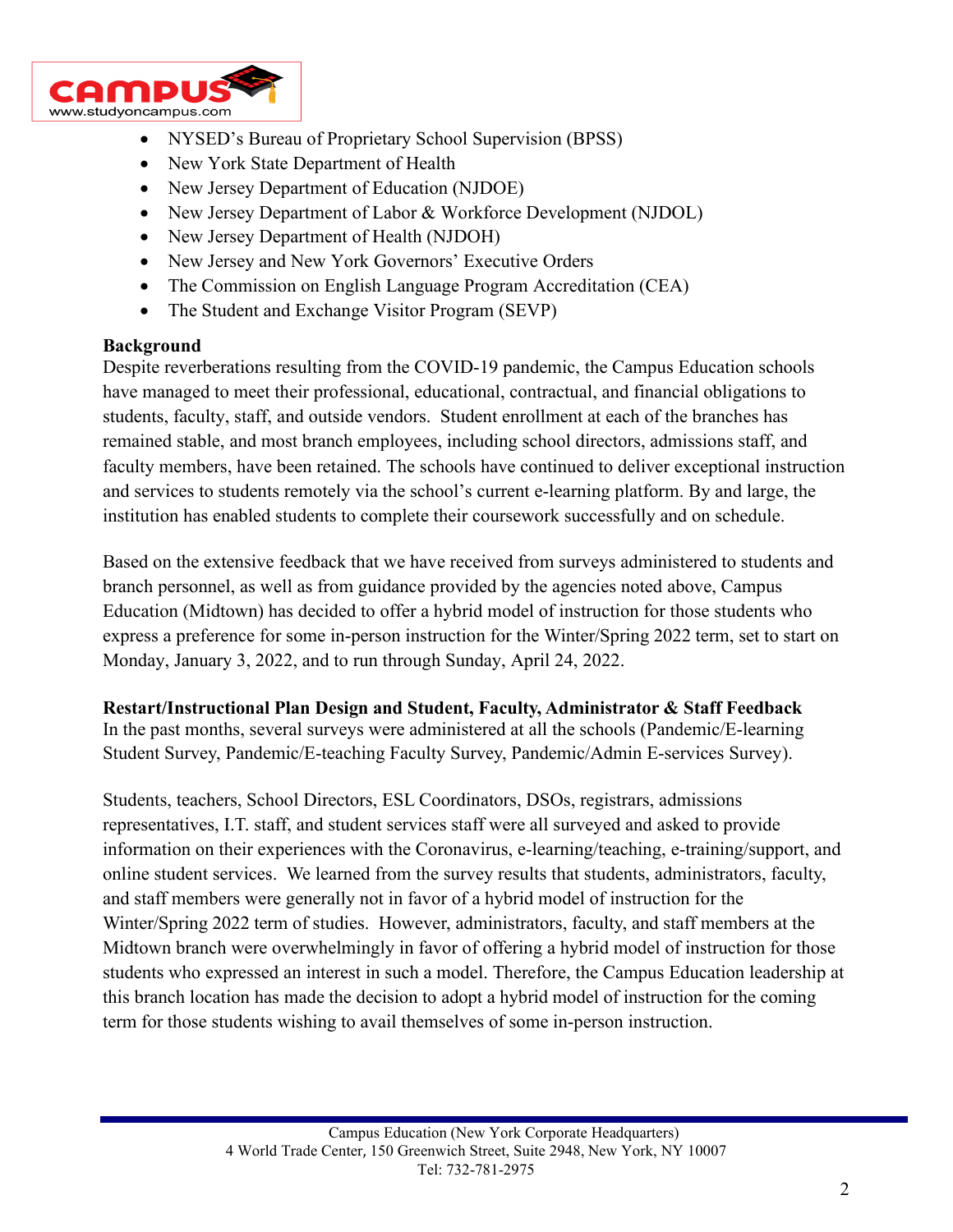

## **Winter/Spring 2022 Term Instructional Plan: Hybrid Model: In-Person + Synchronous/Remote Learning**

Essentially, the Winter/Spring 2022 term hybrid instructional model will combine in-person with synchronous remote learning, allowing students to safely study in the physical classrooms for part of the week, while they study remotely from home for the rest of the week. Updated weekly class schedules will allow students enrolled in a hybrid class to alternate the days when they are physically present inside a classroom, which, depending on a given classroom's size and the total number of students enrolled in the class, will accommodate either one-half, one-third, one-fourth, or one-fifth of the students on the class roster for in-person instruction at a time (see assortment of possible schedules, via alphabetical cohort, below).

All Campus Education programs and levels will be taught (see below for details), and no changes will be made to course curricula, textbook-unit breakdowns, or assessment tools. The 2022 academic calendar and program module start/end dates will remain the same.

Instructors will be physically situated in their respective classrooms and teach both the students physically present within the classrooms along with the students joining the classes remotely (though synchronously) from home. Each class will continue to run for 20 hours per week.

All classrooms will be set up with the technology required for teachers to deliver remote instruction (see details below). They will be fitted with student desks based on individual classroom size, and student desks will be spaced six feet apart within each classroom so that physical distancing may be enforced. All staff, faculty, and students will be required to wear cloth face coverings and/or plexiglass face shields (except where doing so would inhibit a person's health). And classrooms will be cleaned and disinfected after each usage.

#### **Winter/Spring 2022 Instructional Plan: Hybrid Model: Course Offerings and Schedules**

**General English (Levels 1-5): Four Modules (16 weeks) Academic Preparation (Upper Intermediate): Four Modules (16 weeks) Academic Preparation (Advanced): Six Modules (24 weeks) TOEFL Preparation (Advanced): Four Modules (16 weeks)**

#### **New (Revised) Class Schedules for Hybrid Instruction**

The Campus Education (Midtown) branch will pair one of (or a combination of) the following revised class schedules with the school's Winter/Spring 2022 program offerings, which, depending on the schedule, will allow for 5hrs, 10hrs, or 16hrs with students enrolled in a given class to study physically/in-person within a given classroom at a time. The remaining time, students will study remotely from home. These schedules are not one-size-fits-all, as classroom sizes vary, as does the number of students enrolled in each class. Consequently, the schedules selected by the School Director will be based on classroom size and the number of students enrolled in a class. Schedules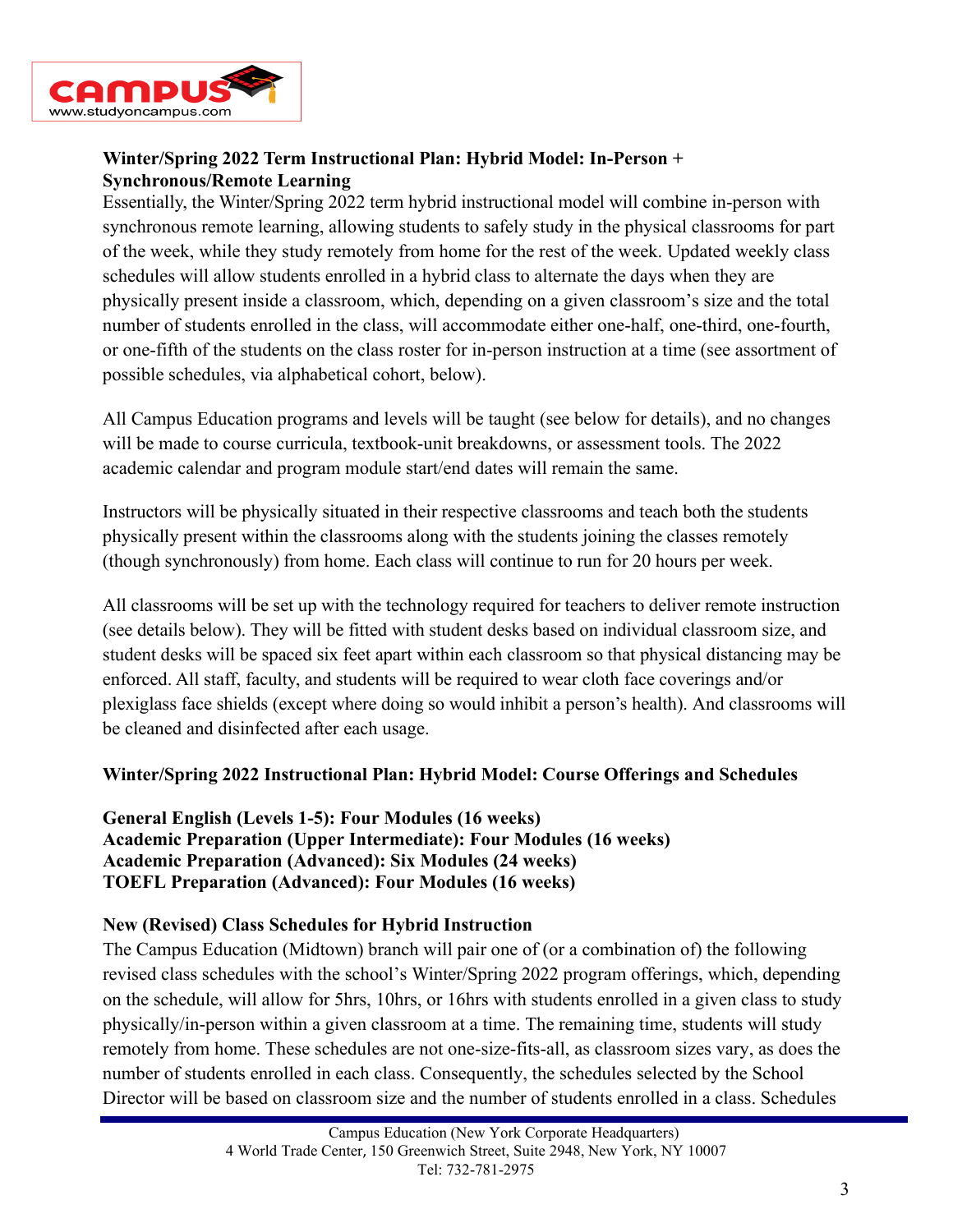

may also change over the course of the term depending on student enrollment numbers. For example, depending on the number of students who enroll in a hybrid class over the course of the Winter/Spring 2022 term, the schedule for that hybrid class may change from 10hrs to 5hrs inperson instruction.

Please refer to the class schedules below. (Class start/end-time hours will vary and be determined to accommodate students' scheduling preferences.)

## **Weekday: Remote (synchronous) + 10hrs & 5hrs in-person instruction**

#### **Weekend: Remote (synchronous) + 8hrs in-person instruction**

| <b>Student</b><br><b>Groups</b> |                                  |                                   |                                   |                            |     |            |            |
|---------------------------------|----------------------------------|-----------------------------------|-----------------------------------|----------------------------|-----|------------|------------|
|                                 | <b>Mon</b>                       | <b>Tues</b>                       | <b>Wed</b>                        | <b>Thurs</b>               | Fri | <b>Sat</b> | <b>Sun</b> |
|                                 |                                  |                                   |                                   |                            |     |            |            |
| $\mathbf A$                     | An-7<br>person:<br><b>5 hrs.</b> | <b>Remote:</b><br><b>5 hrs.</b>   | $In-$<br>person:<br><b>5 hrs.</b> | <b>Remote:</b><br>5 hrs.   |     |            |            |
|                                 |                                  |                                   |                                   |                            |     |            |            |
| $\bf{B}$                        | <b>Remote:</b><br><b>5 hrs.</b>  | $In-$<br>person:<br><b>5 hrs.</b> | <b>Remote:</b><br><b>5 hrs.</b>   | $In-$<br>person:<br>5 hrs. |     |            |            |

#### **Schedule: AM (10hrs in-person class time)**

**Schedule: EVE (10hrs in-person class time)**

| <b>Student</b><br><b>Groups</b> |                                 |                                 |                                   |                                   |     |            |            |
|---------------------------------|---------------------------------|---------------------------------|-----------------------------------|-----------------------------------|-----|------------|------------|
|                                 | <b>Mon</b>                      | <b>Tues</b>                     | <b>Wed</b>                        | <b>Thurs</b>                      | Fri | <b>Sat</b> | <b>Sun</b> |
|                                 |                                 |                                 |                                   |                                   |     |            |            |
| A                               | $\ln$ -<br>person:<br>5 hrs.    | <b>Remote:</b><br><b>5 hrs.</b> | $In-$<br>person:<br><b>5 hrs.</b> | <b>Remote:</b><br><b>5 hrs.</b>   |     |            |            |
|                                 |                                 |                                 |                                   |                                   |     |            |            |
| $\bf{B}$                        | <b>Remote:</b><br><b>5 hrs.</b> | $In-$<br>person:<br>5 hrs.      | <b>Remote:</b><br><b>5 hrs.</b>   | $In-$<br>person:<br><b>5 hrs.</b> |     |            |            |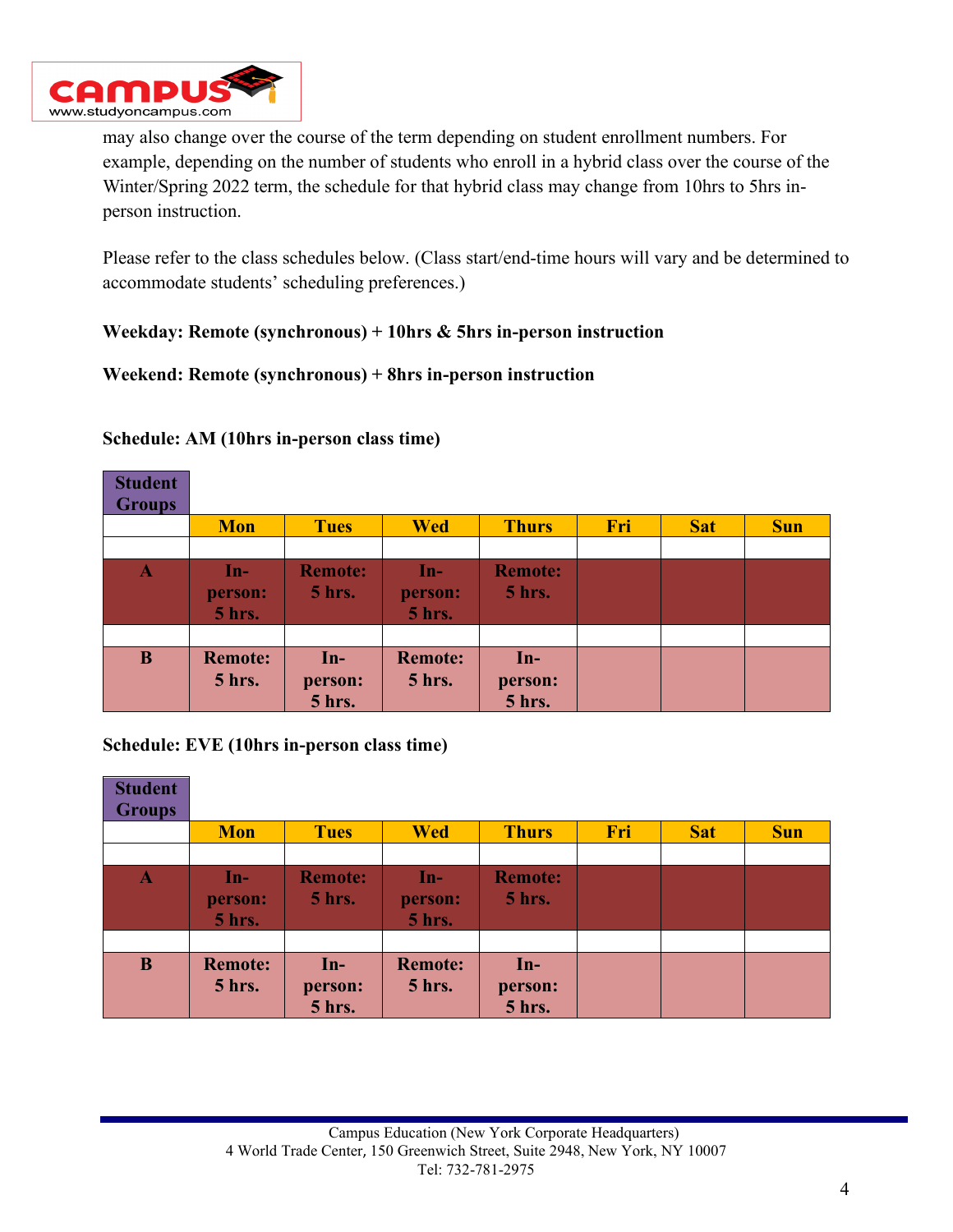

## **Schedule: Fri, Sat, Sun (8hrs in-person class time)**

| <b>Student</b><br><b>Groups</b> |            |             |            |              |                           |                           |                         |
|---------------------------------|------------|-------------|------------|--------------|---------------------------|---------------------------|-------------------------|
|                                 | <b>Mon</b> | <b>Tues</b> | <b>Wed</b> | <b>Thurs</b> | Fri                       | <b>Sat</b>                | <b>Sun</b>              |
|                                 |            |             |            |              |                           |                           |                         |
| $\mathbf A$                     |            |             |            |              | $In-$<br>person:<br>8hrs. | <b>Remote:</b><br>8hrs.   | <b>Remote:</b><br>4hrs. |
|                                 |            |             |            |              |                           |                           |                         |
| B                               |            |             |            |              | <b>Remote:</b><br>8hrs.   | $In-$<br>person:<br>8hrs. | <b>Remote:</b><br>4hrs. |

**Schedule: AM (5hrs in-person class time)**

| <b>Student</b><br><b>Groups</b> |                                   |                                   |                                   |                                 |     |            |            |
|---------------------------------|-----------------------------------|-----------------------------------|-----------------------------------|---------------------------------|-----|------------|------------|
|                                 | <b>Mon</b>                        | <b>Tues</b>                       | <b>Wed</b>                        | <b>Thurs</b>                    | Fri | <b>Sat</b> | <b>Sun</b> |
|                                 |                                   |                                   |                                   |                                 |     |            |            |
| $\mathbf{A}$                    | $In-$<br>person:<br><b>5 hrs.</b> | <b>Remote:</b><br><b>5 hrs.</b>   | <b>Remote:</b><br><b>5 hrs.</b>   | <b>Remote:</b><br><b>5 hrs.</b> |     |            |            |
|                                 |                                   |                                   |                                   |                                 |     |            |            |
| $\bf{B}$                        | <b>Remote:</b><br><b>5 hrs.</b>   | $In-$<br>person:<br><b>5 hrs.</b> | <b>Remote:</b><br>5 hrs.          | <b>Remote:</b><br><b>5</b> hrs. |     |            |            |
| $\mathbf C$                     | <b>Remote:</b><br><b>5 hrs.</b>   | <b>Remote:</b><br><b>5 hrs.</b>   | $In-$<br>person:<br><b>5 hrs.</b> | <b>Remote:</b><br><b>5 hrs.</b> |     |            |            |
|                                 |                                   |                                   |                                   |                                 |     |            |            |
| D                               | <b>Remote:</b><br><b>5 hrs.</b>   | <b>Remote:</b><br><b>5 hrs.</b>   | <b>Remote:</b><br><b>5 hrs.</b>   | $In-$<br>person:<br>5 hrs.      |     |            |            |

#### **Hybrid Model: Mode of Instruction and Classroom Setting**

The Campus Education (Midtown) school will continue to use Google Drive, Zoom online meeting platform, and Pearson applications for the remote portion of instruction. This will include engaging teacher-student interaction, video instruction, video and document upload & download,

management of assignments and assignment due dates, management of student groups, submission of documents for review, class content, and record of attendance storage.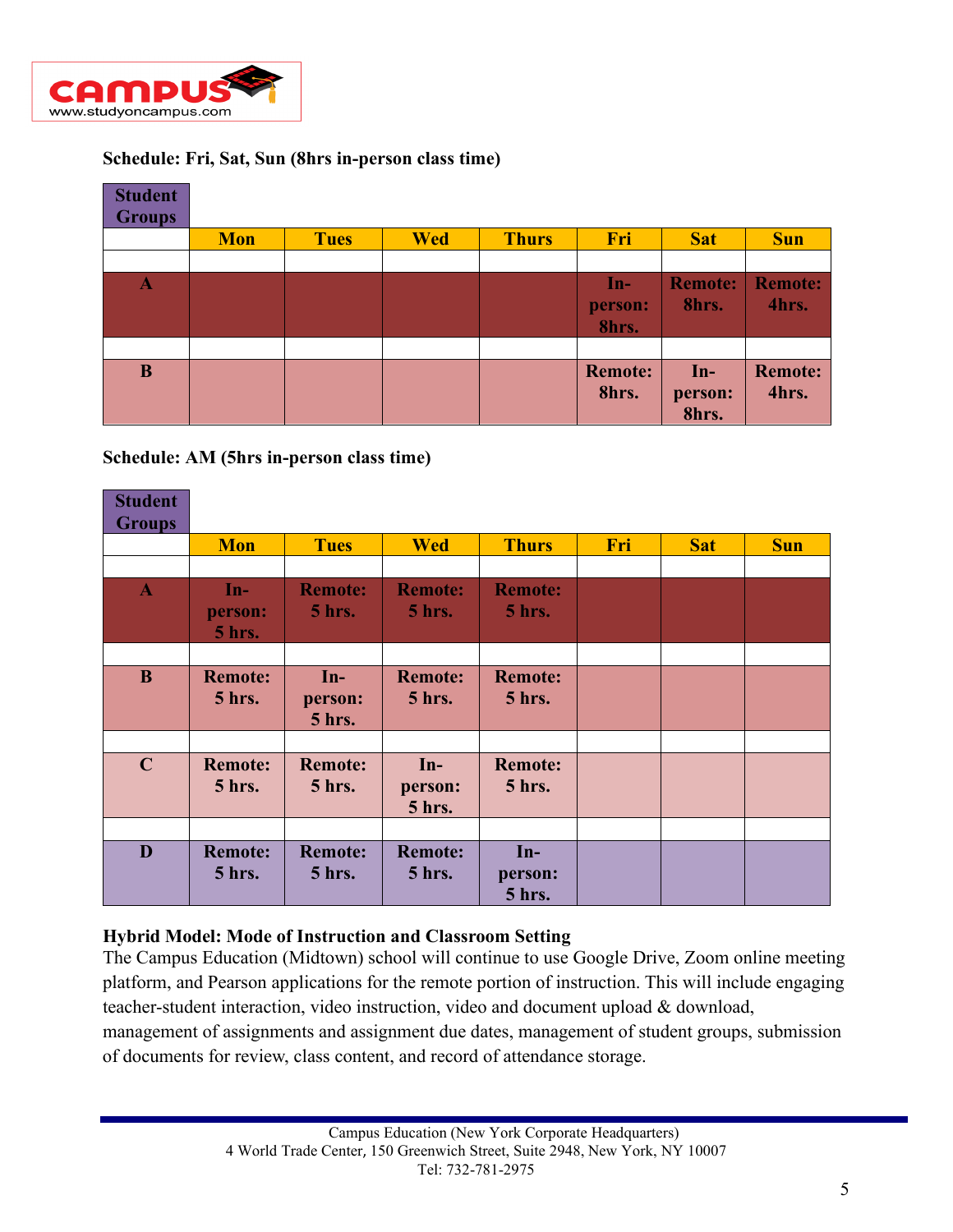

Each classroom will be equipped with a desktop computer with the computer's camera focused on the teacher and the class white board. Those students physically present in the classroom can use a combination of both paper-based and electronic materials, while students joining the class remotely will use solely electronic materials.

We stress that this remote portion of instruction is not the same as online instruction, for students cannot cover the class material at any time of the day based upon their preferences. There will be no asynchronous aspect to our hybrid model. All students, when studying remotely, will be studying at the same time as those students physically present inside a classroom, with the instructors delivering instruction to both groups at the same time. Each class will run based on a given class schedule, and the course material will be treated accordingly to that schedule. In short, all remote learning will be done synchronously with the teacher present. Only homework assignments will be completed outside of designated class meeting times.

#### **Technological Requirements**

The only requirements involved for students for the remote portion of the class are internet access, basic speakers and headphones, and Gmail and Zoom accounts. Faculty members will have access to all these, along with classroom desktop computers, cameras, speakers, audio-visual aids, and Pearson accounts.

Through in-person content delivery teamed with Google, Zoom, and Pearson applications, Campus Education (Midtown) teachers will continue to deliver exceptional, accessible, effective, and innovative English language training to their students.

Please see below for an overview of those applications that will be employed for the remote aspect of each class.

#### **Google Applications: Overview**

**Google Drive:** Gives teachers and students the ability to work on the same documents simultaneously, store and share documents.

**Gmail**: Available for general communication with students and staff, alternate access to Google Hangouts.

**Google Chrome:** Necessary for the navigation and easy access of Google services.

**Zoom Meetings:** Zoom will be employed to provide video instruction to students when studying remotely from home and for documenting the length of time of each class via class-session attendance monitoring.

#### **Classroom Materials**

Since our course curricula rely heavily on Pearson products for instruction, the school will continue to utilize all the course textbook and testing materials that are easily accessible via Pearson's online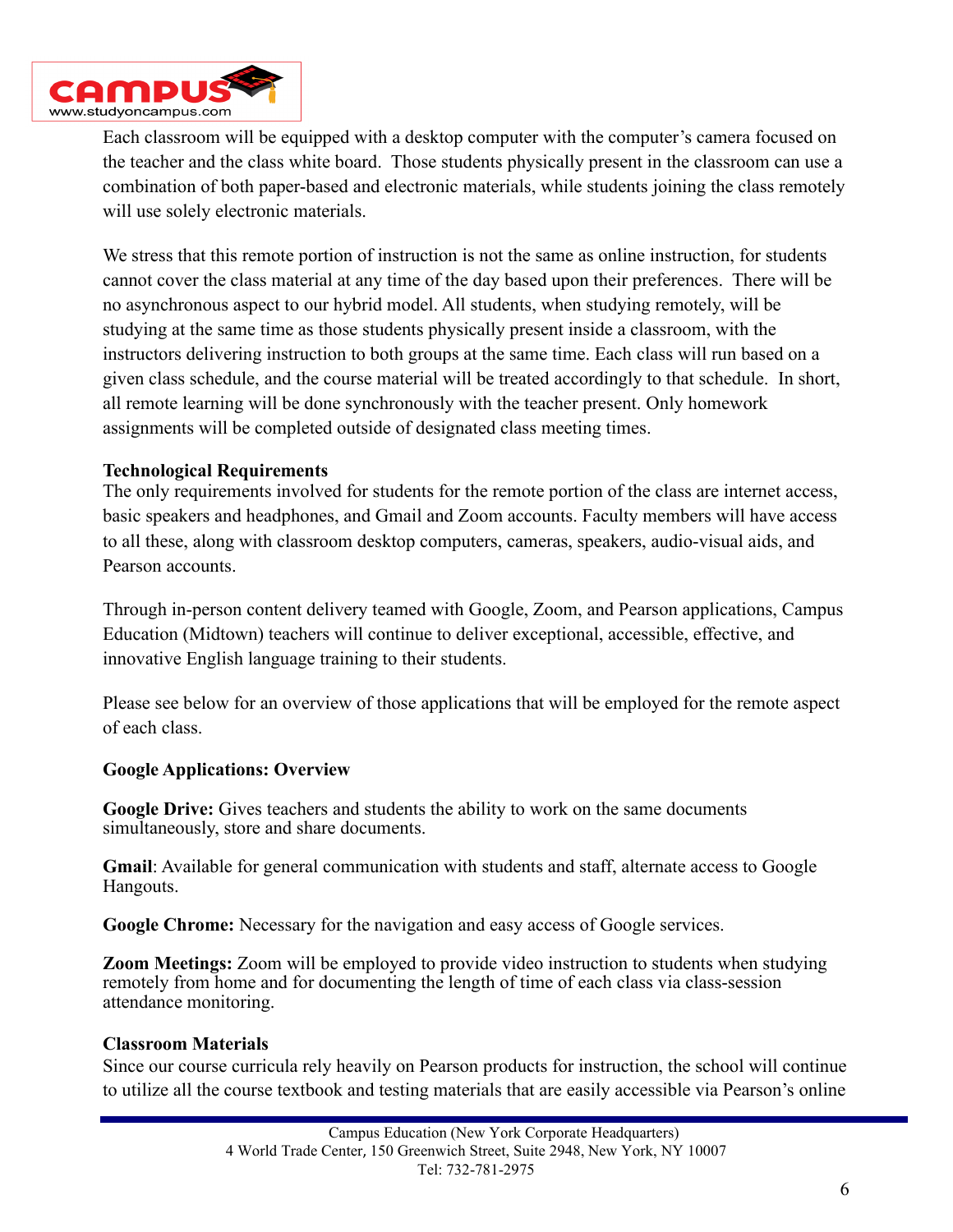

content through their Pearson portal. Students will be provided with access to all the necessary course materials (both paper-based and electronic) by their teachers.

## **Clocking Time**

Paper-based attendance will be taken by teachers for those students physically present in class. Teachers will provide oversight of remote student class attendance via the Zoom attendance/recordkeeping function whereby Excel files are generated of all Zoom class meetings. Teachers will provide these Zoom attendance files and traditional class rosters to their registrar, ESL Coordinator, or School Director, as the procedure may be at a given branch.

## **Continued Adherence to the Updated 2022 Academic Calendar**

As noted earlier, Campus Education (Midtown) adapting a hybrid model of instruction will not affect the 2022 Academic Calendar or the program and course offerings at this location. Only the Class Schedule will be affected by the rotation of in-class and remote learning of different student cohorts. Even then, though, the students' term and module start/end dates will remain the same, as will the number of instructional hours offered to them to complete their courses. In short, students will continue studying 20 hours per week for the full length of a given term and will be placed appropriately based on their linguistic proficiency level.

## **Winter/Spring 2022 Instructional Reopening Plan: Health and Safety Measures Taken for In-Person Instruction**

The following measures will be taken to safeguard the health of all the Campus Education (Midtown) students, staff, and faculty members when they are physically present in the school/s:

# **I. Infection Control**

- At the Campus Education (Midtown) school, daily [health screenings f](https://www.cdc.gov/coronavirus/2019-ncov/community/guidance-business-response.html)or faculty, staff, students, and visitors will be performed.
- At the Campus Education (Midtown) school, admittance to the school facility will not be granted to anyone who feels sick or exhibits symptoms common to COVID-19 (including fever or chills, cough, shortness of breath or difficulty breathing, fatigue, muscle or body aches, headache, new loss of taste or smell, sore throat, congestion or runny nose, nausea or vomiting, and diarrhea).
- The school will immediately send home any staff members or students who begin to feel sick or exhibit symptoms common to COVID-19, and the school will follow recommendations from the Centers for Disease Control and Prevention (CDC) to determine when those individuals may return to the school.

# **II. Physical Distancing**

- At the Campus Education (Midtown) school, school administrators, staff, and faculty members will strictly enforce social distancing in classrooms, workstations, and all other student seating areas through the school.
- Classrooms will be equipped with student desks based on individual classroom size, with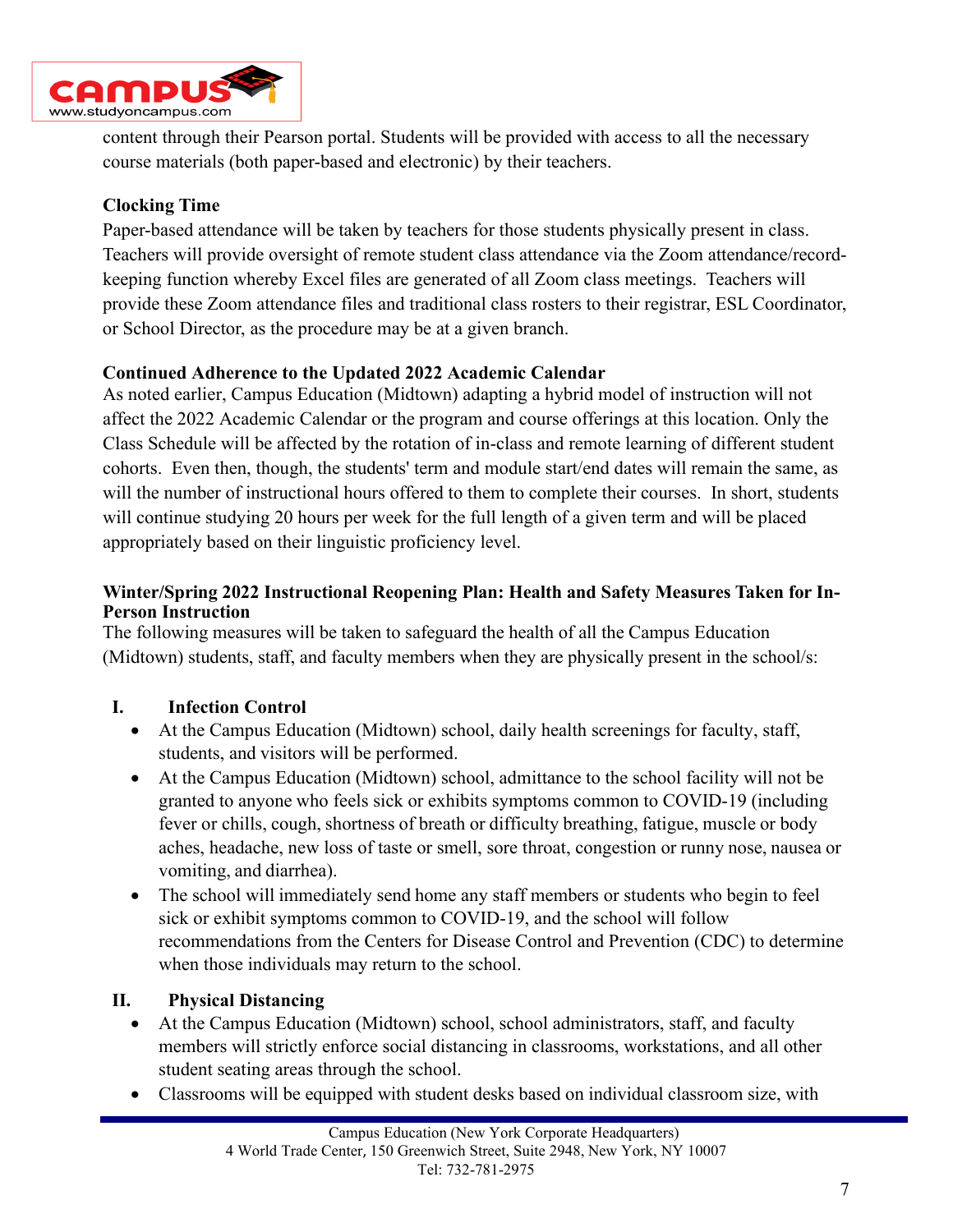

student desks spaced six feet apart within each classroom.

• Staff workstations/desks and student seating areas throughout the facility will also be set up to maintain a six-foot distance from one another.

## **III. Cloth Face Coverings**

- At the Campus Education (Midtown) school, all faculty, staff, students, and visitors will be required to wear cloth face coverings (and/or plexiglass face shields) whenever in any part of the facility; those persons for whom doing so would pose a health risk will be exempt from this requirement.
- Masks will be made available daily at the school, and detailed information pertaining to the proper use, removal, and washing of cloth face coverings will be provided to staff and students on an ongoing basis.

## **IV. Cleaning and Disinfection**

- Disinfecting wipes will be made available daily at the Campus Education (Midtown) school, and staff and students will be routinely reminded to disinfect all desks and areas with which they have had contact.
- Classrooms and common areas will be cleaned and disinfected after each usage.
- School personnel will disinfect high-touch areas like desktops, light switches, doorknobs, etc. periodically throughout the day.
- Top-to-bottom cleaning of the school facility will be provided daily, and a cleaning log, detailing the dates and times that daily cleanings take place, will be maintained in the office of the School Director.
- The school will abide by the CDC's Reopening Guidance for Cleaning and Disinfecting [Public Spaces,](https://www.cdc.gov/coronavirus/2019-ncov/community/reopen-guidance.html) [Workspaces, Businesses, Schools, and Homes.](https://www.cdc.gov/coronavirus/2019-ncov/community/reopen-guidance.html)
- Additionally, when an individual is suspected or confirmed to have COVID-19, the school will close off areas visited by the ill person, open outside doors and windows and use ventilating fans to increase circulation in the area and wait 24 hours or as long as practical (during which time the facility will not be open to students or staff), and then conduct cleaning and disinfection as directed by the CDC's Cleaning and Disinfection for Community Facilities guidelines.

## **V. Hand Hygiene**

- At the Campus Education (Midtown) school, stations with hand sanitizer with 60 percent or more alcohol content will be placed at all building entry points and throughout the facility.
- Hand sanitizer will be made available daily at the school, and staff and students will be routinely reminded to sanitize their hands and to practice good hygiene.
- The school will maintain adequate equipment and supplies for staff and students to wash and sanitize hands periodically.
- Students and staff will be provided with adequate break time to wash hands regularly.

## **VI. Education and Training**

• At the Campus Education (Midtown) school, proper training will be regularly provided to staff